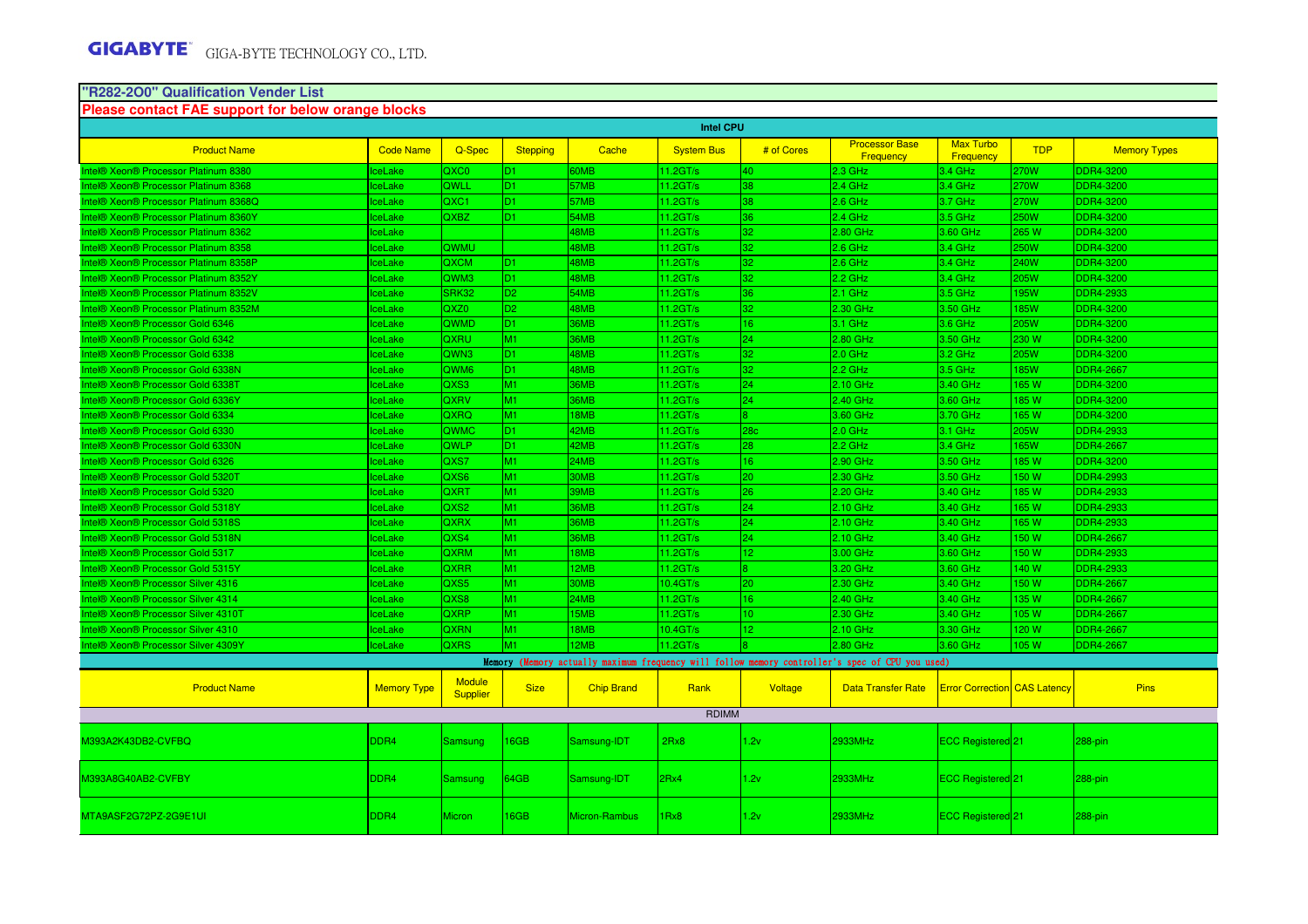| CT32G4RFD4293.2G9E2.001 | DDR4 | <b>CRUCIAL</b> | 32 <sub>GB</sub> | <b>Micron</b>          | 2Rx4 | 1.2v | 2933MHz        | ECC Registered <sup>1</sup> 21 | 288-pin |
|-------------------------|------|----------------|------------------|------------------------|------|------|----------------|--------------------------------|---------|
| CT32G4RFD4293.36FE2     | DDR4 | <b>CRUCIAL</b> | 32 <sub>GB</sub> | <b>Micron</b>          | 2Rx4 | 1.2v | <b>2933MHz</b> | ECC Registered 21              | 288-pin |
| MTA36ASF4G72PZ-2G9E2TG  | DDR4 | <b>Micron</b>  | 32GB             | Micron-Montage         | 2Rx4 | 1.2v | 2933MHz        | ECC Registered <sup>[21]</sup> | 288-pin |
| MTA36ASF4G72PZ-2G9E2VG  | DDR4 | <b>Micron</b>  | 32GB             | Micron-IDT             | 2Rx4 | 1.2v | <b>2933MHz</b> | ECC Registered 21              | 288-pin |
| MTA36ASF4G72PZ-2G9E2UG  | DDR4 | <b>Micron</b>  | 32GB             | Micron-Rambus          | 2Rx4 | 1.2v | 2933MHz        | ECC Registered <sup>[21]</sup> | 288-pin |
| MTA18ASF2G72PDZ-3G2R1TI | DDR4 | Micron         | 16GB             | Micron-Rambus          | 2Rx8 | 1.2v | 3200MHz        | ECC Registered 22              | 288-pin |
| MTA18ASF2G72PDZ-3G2R1UI | DDR4 | Micron         | 16GB             | Micron-Rambus          | 2Rx8 | 1.2v | 3200MHz        | ECC Registered 22              | 288-pin |
| MTA18ASF2G72PDZ-3G2R1VI | DDR4 | Micron         | 16GB             | Micron-Rambus          | 2Rx8 | 1.2v | 3200MHz        | ECC Registered 22              | 288-pin |
| HMAA8GR7CJR4N-XN T4     | DDR4 | <b>SKhynix</b> | 64GB             | <b>SKhynix-Montage</b> | 2Rx4 | 1.2v | 3200MHz        | ECC Registered 22              | 288-pin |
| HMAA8GR7CJR4N-XN TG     | DDR4 | <b>SKhynix</b> | 64GB             | SKhynix-IDT            | 2Rx4 | 1.2v | 3200MHz        | ECC Registered 22              | 288-pin |
| HMAA8GR7CJR4N-XN T8     | DDR4 | <b>SKhynix</b> | 64GB             | SKhynix-Rambus         | 2Rx4 | 1.2v | 3200MHz        | ECC Registered 22              | 288-pin |
| HMA82GR7DJR8N-XN T8     | DDR4 | <b>SKhynix</b> | 16GB             | <b>SKhynix-Rambus</b>  | 2Rx8 | 1.2v | 3200MHz        | ECC Registered 22              | 288-pin |
| HMA82GR7DJR8N-XN TG     | DDR4 | <b>SKhynix</b> | 16GB             | <b>SKhynix-IDT</b>     | 2Rx8 | 1.2v | 3200MHz        | ECC Registered 22              | 288-pin |
| HMAA8GR7CJR4N-XN T4     | DDR4 | <b>SKhynix</b> | 64GB             | SKhynix-Montage        | 2Rx4 | 1.2v | 3200MHz        | ECC Registered 22              | 288-pin |
| HMAA8GR7CJR4N-XN TG     | DDR4 | <b>SKhynix</b> | 64GB             | SKhynix-IDT            | 2Rx4 | 1.2v | 3200MHz        | ECC Registered 22              | 288-pin |
| HMAA8GR7CJR4N-XN T8     | DDR4 | <b>SKhynix</b> | 64GB             | <b>SKhynix-Rambus</b>  | 2Rx4 | 1.2v | 3200MHz        | ECC Registered 22              | 288-pin |
| MTA9ASF2G72PZ-3G2E1TI   | DDR4 | Micron         | 16GB             | Micron-Montage         | 1Rx8 | 1.2v | 3200MHz        | ECC Registered 22              | 288-pin |
| MTA18ASF2G72PDZ-3G2J3UI | DDR4 | Micron         | 16GB             | Micron-Rambus          | 2Rx8 | 1.2v | 3200MHz        | ECC Registered 22              | 288-pin |
| MTA18ASF4G72PDZ-3G2F1VI | DDR4 | Micron         | 32GB             | Micron-IDT             | 2Rx8 | 1.2v | 3200MHz        | ECC Registered 22              | 288-pin |
| MTA18ASF4G72PDZ-3G2F1UI | DDR4 | Micron         | 32GB             | Micron-Rambus          | 2Rx8 | 1.2v | 3200MHz        | ECC Registered 22              | 288-pin |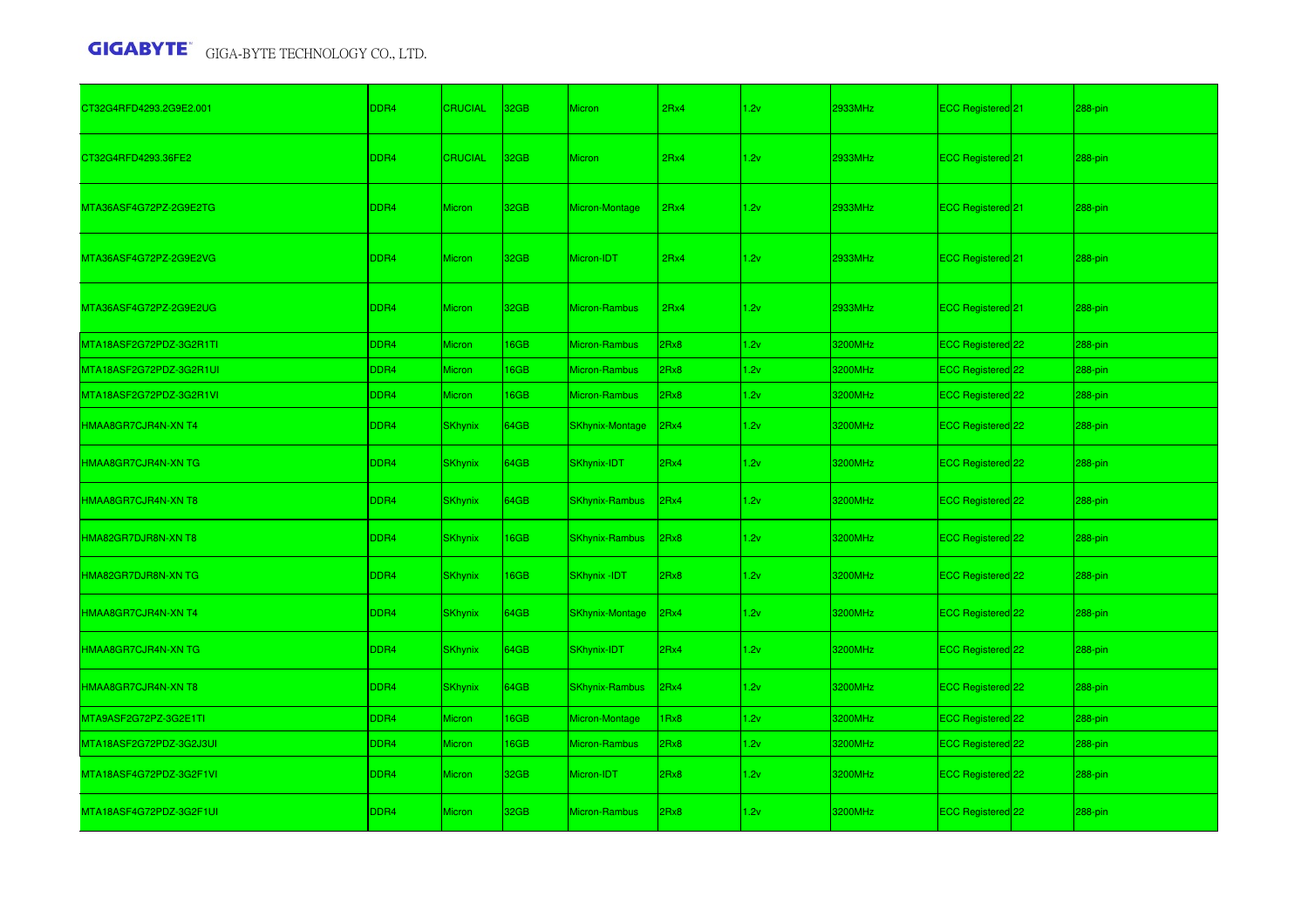| MTA18ASF4G72PZ-3G2F1TI  | DDR4 | Micron         | 32GB             | Micron-Montage         | 1Rx4             | 1.2v | 3200MHz | ECC Registered 22              | 288-pin |
|-------------------------|------|----------------|------------------|------------------------|------------------|------|---------|--------------------------------|---------|
| MTA18ASF4G72PZ-3G2F1UI  | DDR4 | Micron         | 32GB             | Micron-Rambus          | 1 <sub>Rx4</sub> | 1.2v | 3200MHz | <b>ECC Registered</b> 22       | 288-pin |
| MTA36ASF8G72PZ-3G2F1VI  | DDR4 | Micron         | 64GB             | Micron-IDT             | 2Rx4             | 1.2v | 3200MHz | ECC Registered 22              | 288-pin |
| MTA36ASF4G72PZ-3G2R1UI  | DDR4 | <b>Micron</b>  | 32GB             | Micron-Rambus          | 2Rx4             | 1.2v | 3200MHz | ECC Registered <sup>22</sup>   | 288-pin |
| M393A2K43EB3-CWEBQ      | DDR4 | Samsung        | 16GB             | Samsung-IDT            | 2Rx8             | 1.2v | 3200MHz | ECC Registered 22              | 288-pin |
| M393A8G40AB2-CWEBQ      | DDR4 | Samsung        | 64GB             | Samsung-IDT            | 2Rx4             | 1.2v | 3200MHz | ECC Registered <sup>22</sup>   | 288-pin |
| KSM32RS4/32MER          | DDR4 | Kingston       | 32GB             | <b>Micron-Rambus</b>   | 1Rx4             | 1.2v | 3200MHz | ECC Registered 22              | 288-pin |
| AD4R3200716G22-BHYA     | DDR4 | <b>ADATA</b>   | 16GB             | <b>SKhynix-Montage</b> | 1Rx8             | 1.2v | 3200MHz | ECC Registered <sup>22</sup>   | 288-pin |
| M393A4G40BB3-CWEGQ      | DDR4 | Samsung        | 32GB             | Samsung-Rambus         | 1Rx4             | 1.2v | 3200MHz | ECC Registered 22              | 288-pin |
| M393A4K40EB3-CWEGQ      | DDR4 | Samsung        | 32GB             | Samsung-Rambus 2Rx4    |                  | 1.2v | 3200MHz | ECC Registered 22              | 288-pin |
| M393A4K40EB3-CWECQ      | DDR4 | Samsung        | 32GB             | Samsung-Montage 2Rx4   |                  | 1.2v | 3200MHz | ECC Registered 22              | 288-pin |
| M393A4K40EB3-CWEBY      | DDR4 | Samsung        | 32GB             | Samsung-IDT            | 2Rx4             | 1.2v | 3200MHz | ECC Registered 22              | 288-pin |
| M393A8G40BB4-CWEBY      | DDR4 | Samsung        | 64GB             | Samsung-IDT            | 2Rx4             | 1.2v | 3200MHz | ECC Registered 22              | 288-pin |
| M393AAG40M32-CAEBQ      | DDR4 | Samsung        | 128GB            | <b>Samsung</b>         | 2S2Rx4           | 1.2v | 3200MHz | ECC Registered 22              | 288-pin |
| M393AAG40M32-CAEBY      | DDR4 | Samsung        | 128GB            | Samsung                | 2S2Rx4           | 1.2v | 3200MHz | ECC Registered 22              | 288-pin |
| MTA18ASF2G72PZ-3G2R1UI  | DDR4 | <b>Micron</b>  | 16GB             | Micron-Rambus          | 1Rx4             | 1.2v | 3200MHz | ECC Registered 22              | 288-pin |
| MTA18ASF2G72PZ-3G2R1TI  | DDR4 | Micron         | 16GB             | Micron-Montage         | 1Rx4             | 1.2v | 3200MHz | ECC Registered 22              | 288-pin |
| MTA18ASF4G72PZ-3G2F1TI  | DDR4 | Micron         | 32GB             | Micron-Montage         | 1Rx4             | 1.2v | 3200MHz | ECC Registered 22              | 288-pin |
| MTA18ASF4G72PZ-3G2F1UI  | DDR4 | Micron         | 32GB             | Micron-Rambus          | 1Rx4             | 1.2v | 3200MHz | ECC Registered <sup>22</sup>   | 288-pin |
| MTA18ASF4G72PDZ-3G2F1VI | DDR4 | Micron         | 32 <sub>GB</sub> | Micron-IDT             | 2Rx8             | 1.2v | 3200MHz | ECC Registered 22              | 288-pin |
| MTA18ASF4G72PDZ-3G2F1UI | DDR4 | <b>Micron</b>  | 32GB             | Micron-Rambus          | 2Rx8             | 1.2v | 3200MHz | ECC Registered <sup>22</sup>   | 288-pin |
| MTA9ASF1G72PZ-3G2R1VI   | DDR4 | <b>Micron</b>  | 8GB              | Micron-IDT             | 1Rx8             | 1.2v | 3200MHz | ECC Registered <sup>1</sup> 22 | 288-pin |
| MTA36ASF8G72PZ-3G2F1VI  | DDR4 | Micron         | 64GB             | Micron-IDT             | 2Rx4             | 1.2v | 3200MHz | ECC Registered <sup>22</sup>   | 288-pin |
| MTA9ASF2G72PZ-3G2F1UI   | DDR4 | Micron         | 16GB             | Micron-Rambus          | 1Rx8             | 1.2v | 3200MHz | ECC Registered <sup>22</sup>   | 288-pin |
| SM32RD8/16MRR           | DDR4 | Kingston       | 16GB             | Micron-Rambus          | 2Rx8             | 1.2v | 3200MHz | ECC Registered <sup>22</sup>   | 288-pin |
| KSM32RD4/32MRR          | DDR4 | Kingston       | 32GB             | Micron-Rambus          | 2Rx4             | 1.2v | 3200MHz | ECC Registered 22              | 288-pin |
|                         |      |                |                  |                        | LRDIMM           |      |         |                                |         |
| M386A8K40CM2-CVFBY      | DDR4 | Samsung        | 64GB             | Samsung-IDT            | 4DRx4            | 1.2v | 2933MHz | ECC Registered <sup>1</sup> 21 | 288-pin |
| M386A8K40DM2-CWELQ      | DDR4 | <b>Samsung</b> | 64GB             | Samsung-IDT            | 4DRx4            | 1.2v | 3200MHz | ECC Registered 22              | 288-pin |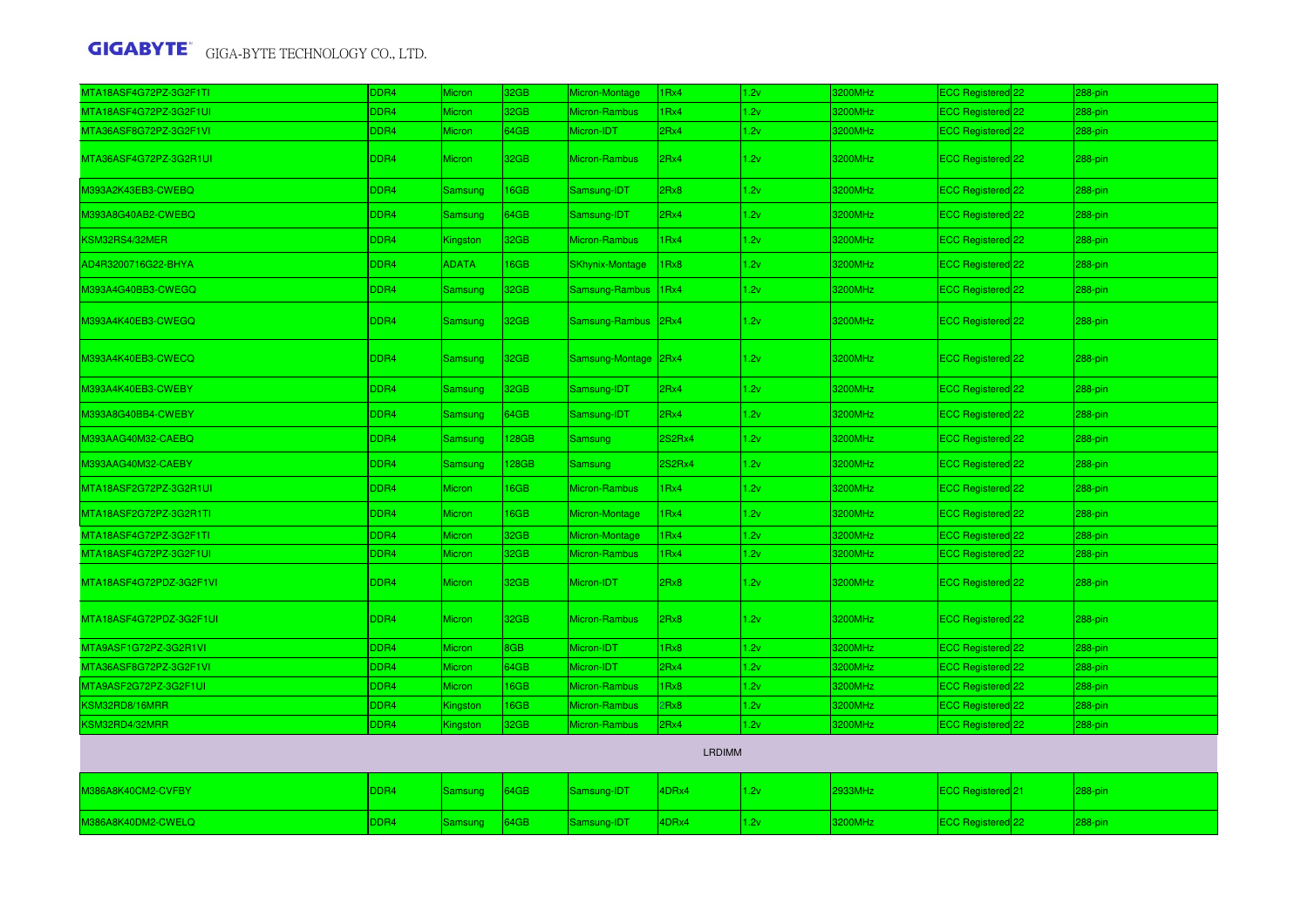**The Common** 

| Intel Optane™ Persistent Memory 200 Series (Barlow PASS)Due to thermal limitaiton, please mark as orange color if test pass |                            |                                |                    |                                    |                               |                               |                                                    |              |            |             |  |
|-----------------------------------------------------------------------------------------------------------------------------|----------------------------|--------------------------------|--------------------|------------------------------------|-------------------------------|-------------------------------|----------------------------------------------------|--------------|------------|-------------|--|
| NMB1XBD128GQS QVSN                                                                                                          | <b>DDR-T</b>               | Intel                          | <b>128GB</b>       |                                    |                               |                               | 3200MHz                                            |              |            | 288-pin     |  |
| NMB1XBD256GQS QVSP                                                                                                          | DDR-T                      | Intel                          | 256GB              |                                    |                               |                               | 3200MHz                                            |              |            | 288-pin     |  |
| NMB1XBD512GQS QVSQ                                                                                                          | DDR-T                      | Intel                          | 512GB              |                                    |                               |                               | 3200MHz                                            |              |            | 288-pin     |  |
| HDD (If the system build-in with RAID card , please refer to RAID card QVL list)                                            |                            |                                |                    |                                    |                               |                               |                                                    |              |            |             |  |
| <b>Product Name</b>                                                                                                         | <b>Type</b>                | Vendor                         | <b>Form Factor</b> | Format                             | <b>Capacity</b>               | <b>Interface Speed</b>        | <b>Series</b>                                      | Cache        | <b>RPM</b> | Encryption  |  |
| Seagate Enterprise Capacity 2.5 HDD                                                                                         |                            |                                |                    |                                    |                               |                               |                                                    |              |            |             |  |
| ST2000NX0243                                                                                                                | <b>SATA</b>                | Seagate                        | 2.5"               | 4Kn                                | 2TB                           | 6Gb/s                         | <b>Exos 7E2000</b><br>(Enterprise Capacity<br>V.3V | 128MB        | 7200       | N/A         |  |
| Toshiba Enterprise Hard Drives                                                                                              |                            |                                |                    |                                    |                               |                               |                                                    |              |            |             |  |
| AL15SEB24EQ                                                                                                                 | <b>SAS</b>                 | Toshiba                        | 2.5"               | 512e                               | 2.4TB                         | 12Gb/s                        | Performance                                        | <b>128MB</b> | 10500      | IN/A        |  |
|                                                                                                                             |                            |                                |                    |                                    | <b>SATA/SAS SSD</b>           |                               |                                                    |              |            |             |  |
| <b>Product Name</b>                                                                                                         | <b>Type</b>                | Vendor                         | <b>Form Factor</b> | Interface                          | Capacity                      | <b>Interface Speed</b>        | <b>FW</b>                                          |              |            | <b>Note</b> |  |
| <b>SATA SSD</b>                                                                                                             |                            |                                |                    |                                    |                               |                               |                                                    |              |            |             |  |
| MTFDDAK3T8TDS-1AW1ZABYY (5300 PRO)                                                                                          | SSD                        | <b>Micron</b>                  | 2.5"               | <b>SATA</b>                        | 3.84TB                        | 6Gb/s                         |                                                    |              |            |             |  |
| MTFDDAK1T9TDS-1AW1ZABYY (5300 PRO)                                                                                          | <b>SSD</b>                 | <b>Micron</b>                  | 2.5"               | <b>SATA</b>                        | 1.92TB                        | 6Gb/s                         |                                                    |              |            |             |  |
| MTFDDAK3T8TDS-1AW1ZABYY (5300 PRO)                                                                                          | <b>SSD</b>                 | Micron                         | 2.5"               | <b>SATA</b>                        | 3.84TB                        | 6Gb/s                         |                                                    |              |            |             |  |
| MTFDDAK1T9TDS-1AW1ZABYY (5300 PRO)                                                                                          | <b>SSD</b>                 | <b>Micron</b>                  | 2.5"               | <b>SATA</b>                        | 1.92TB                        | 6Gb/s                         |                                                    |              |            |             |  |
| MZ-7LH1T9NE 883 DCT Series                                                                                                  | <b>SSD</b>                 | Samsung                        | 2.5"               | <b>SATA</b>                        | 1.92TB                        | 6Gb/s                         |                                                    |              |            |             |  |
| SSDSC2KG019T8 D3-S4610 Series                                                                                               | SSD                        | <b>Intel</b>                   | 2.5"               | <b>SATA</b>                        | 1.92TB                        | 6Gb/s                         |                                                    |              |            |             |  |
| SSDSC2KB019T8 D3-S4510 Series                                                                                               | SSD                        | Intel                          | 2.5"               | <b>SATA</b>                        | 1.92TB                        | 6Gb/s                         |                                                    |              |            |             |  |
| XA960LE10063                                                                                                                | SSD                        | Seagate                        | 2.5"               | <b>SATA</b>                        | 960GB                         | 6Gb/s                         |                                                    |              |            |             |  |
| XA480LE10063                                                                                                                | <b>SSD</b>                 | Seagate                        | 2.5"               | <b>SATA</b>                        | 480GB                         | 6Gb/s                         |                                                    |              |            |             |  |
| SSB1K9GTLCG-D2-SME520GBT ESM1220 Series                                                                                     | SSD                        | Phison                         | 2.5"               | <b>SATA</b>                        | 1.92TB                        | 6Gb/s                         |                                                    |              |            |             |  |
| KHK61RSE960G                                                                                                                | <b>SSD</b>                 | <b>Toshiba</b>                 | 2.5"               | <b>SATA</b>                        | 960GB                         | 6Gb/s                         |                                                    |              |            |             |  |
| MZ7L3480HCHQ-00A07 PM893 Series                                                                                             | <b>SSD</b>                 | Samsung                        | 2.5"               | <b>SATA</b>                        | 480GB                         | 6Gb/s                         |                                                    |              |            |             |  |
|                                                                                                                             |                            |                                |                    |                                    | <b>PCIe SSD</b>               |                               |                                                    |              |            |             |  |
| <b>Product Name</b>                                                                                                         | <b>Type</b>                | Vendor                         | <b>Form Factor</b> | Interface                          | Capacity                      | <b>Interface Speed</b>        |                                                    |              |            | <b>Note</b> |  |
|                                                                                                                             |                            |                                |                    |                                    | PCIe SSD                      |                               |                                                    |              |            |             |  |
| SSDPEDKX040T701 P4500 Series PCIe Gen3 x4 4TB                                                                               | PCIe                       | Intel                          | <b>PCI-E 3.0</b>   | PCle(NVMe)                         | 4TB                           | PCIe Gen3 x4                  |                                                    |              |            |             |  |
| Samsung PM1725b MZPLL3T2HAJQ PCIe Gen3 x8 3.2TB                                                                             | PCle                       | Samsung                        | <b>PCI-E 3.0</b>   | PCle(NVMe)                         | 3.2TB                         | PCIe Gen3 x8                  |                                                    |              |            |             |  |
|                                                                                                                             |                            |                                |                    |                                    | <b>SATA DOM</b>               |                               |                                                    |              |            |             |  |
| <b>Product Name</b>                                                                                                         | <b>Type</b>                | Vendor                         | Capacity           | <b>Flash Type</b>                  | Max. Channels                 | Max. Power<br>Consumption     |                                                    |              |            | <b>Note</b> |  |
|                                                                                                                             |                            |                                |                    |                                    | <b>SATA III</b>               |                               |                                                    |              |            |             |  |
| Innodisk SATADOM-SL 3ME4 DESSL-64GM41BC1SCB                                                                                 | Vertical                   | <b>INNODISK</b>                | 64GB               | <b>MLC</b>                         |                               | 1 0.734 W                     |                                                    |              |            |             |  |
| Innodisk SATADOM-SL 3ME4 DESSL-A28M41BCADCB-D33                                                                             | Vertical                   | <b>INNODISK</b>                | 128GB              | <b>MLC</b>                         |                               | 11.02 W                       |                                                    |              |            |             |  |
| Innodisk SATADOM-ML 3ME4 DESML-64GM41BCADCB                                                                                 | Vertical                   | <b>INNODISK</b>                | 64GB               | <b>MLC</b>                         |                               | 2 0.815 W                     |                                                    |              |            |             |  |
| Innodisk SATADOM-SH TYPE C 3ME4 DESSC-<br>64GM41BC1SCB                                                                      | Horizontal                 | <b>INNODISK</b>                | 64GB               | <b>MLC</b>                         |                               | 10.626 W                      |                                                    |              |            |             |  |
|                                                                                                                             |                            |                                |                    |                                    | <b>RAID Cards</b>             |                               |                                                    |              |            |             |  |
| <b>Product Name</b>                                                                                                         | RAID-on-Chip<br>Controller | <b>Host Bus</b><br><b>Type</b> |                    | Internal Ports Internal Connectors | <b>External Ports</b>         | External<br><b>Connectors</b> | <b>Data Transfer Rates</b>                         |              |            | <b>Note</b> |  |
|                                                                                                                             |                            |                                |                    |                                    | <b>GIGABYTE Storage Cards</b> |                               |                                                    |              |            |             |  |
| <b>CRA3338</b>                                                                                                              | <b>LSI SAS 3008</b>        | PCIe Gen3                      |                    | 2 x Mini-SAS HD<br><b>SFF-8643</b> |                               |                               | Up to 12Gb/s per port                              |              |            |             |  |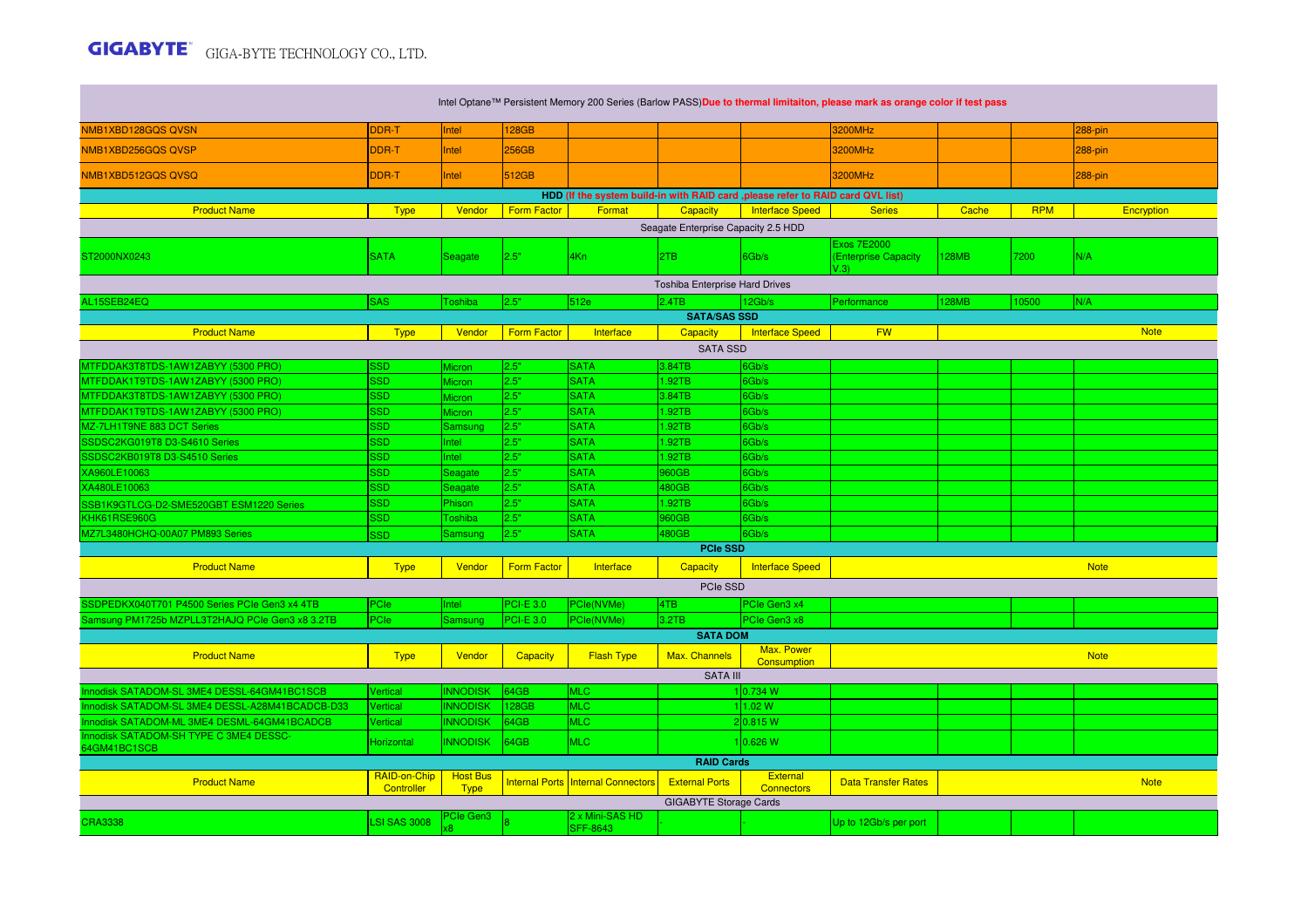| <b>CSA3548</b>                                       | <b>LSI SAS 3008</b>                         | <b>Cle Gen3</b>            |                              |                                    |                                  | 2 x Mini-SAS HD<br><b>SFF-8644</b> | Up to 12Gb/s per port                                      |  |  |                                            |  |  |  |  |  |  |  |  |  |  |  |
|------------------------------------------------------|---------------------------------------------|----------------------------|------------------------------|------------------------------------|----------------------------------|------------------------------------|------------------------------------------------------------|--|--|--------------------------------------------|--|--|--|--|--|--|--|--|--|--|--|
| <b>CRA4448</b>                                       | <b>LSI SAS 3108</b>                         | PCIe Gen3                  |                              | 2 x Mini-SAS HD<br><b>SFF-8643</b> |                                  |                                    | Up to 12Gb/s per port                                      |  |  |                                            |  |  |  |  |  |  |  |  |  |  |  |
| <b>CRAO438</b>                                       | <b>LSI SAS 3108</b>                         | <b>OCP</b> PCIe<br>Gen3 x8 |                              | 2 x8 SlimSAS SFF-<br>8654          |                                  |                                    | Up to 12Gb/s per port                                      |  |  |                                            |  |  |  |  |  |  |  |  |  |  |  |
| <b>CRAO338</b>                                       | <b>LSI SAS 3008</b>                         | <b>OCP</b> PCIe<br>en3 x8  |                              | 2 x8 SlimSAS SFF-<br>8654          |                                  |                                    | Up to 12Gb/s per port                                      |  |  |                                            |  |  |  |  |  |  |  |  |  |  |  |
|                                                      |                                             |                            |                              |                                    | <b>LSI RAID Controller Cards</b> |                                    |                                                            |  |  |                                            |  |  |  |  |  |  |  |  |  |  |  |
| MegaRAID SAS 9460-16i without Tri-mode               | SAS3516 dual<br>core RAID-on-<br>Chip (ROC) | <b>Cle Gen3</b>            |                              | 4 x Mini-SAS HD<br><b>SFF-8643</b> |                                  |                                    | Up to 12Gb/s per port                                      |  |  |                                            |  |  |  |  |  |  |  |  |  |  |  |
| MegaRAID 9560-16i without Tri-mode                   | SAS3916 Tri-<br>Mode RAID-on<br>Chip (ROC)  | PCIe Gen4                  | 16                           | 2 x8 SlimSAS SFF-<br>8654          |                                  |                                    | Up to 12Gb/s per port                                      |  |  |                                            |  |  |  |  |  |  |  |  |  |  |  |
| LSI Host Bus Adapters (HBAs)                         |                                             |                            |                              |                                    |                                  |                                    |                                                            |  |  |                                            |  |  |  |  |  |  |  |  |  |  |  |
| LSI SAS 9500-16i without Tri-mode                    | SAS3816                                     | PCIe Gen4<br>x8            | 16 <sup>2</sup>              | 2 x8 SlimSAS SFF-<br>8654          |                                  |                                    | Up to 12Gb/s per port                                      |  |  |                                            |  |  |  |  |  |  |  |  |  |  |  |
| Microsemi RAID Cards                                 |                                             |                            |                              |                                    |                                  |                                    |                                                            |  |  |                                            |  |  |  |  |  |  |  |  |  |  |  |
| SmartRAID 3154-16i                                   | PM8236                                      | PCIe Gen3                  | 16                           | 4 x Mini-SAS HD<br><b>SFF-8643</b> |                                  |                                    | Up to 12Gb/s per port                                      |  |  |                                            |  |  |  |  |  |  |  |  |  |  |  |
| Microsemi Host Bus Adapters                          |                                             |                            |                              |                                    |                                  |                                    |                                                            |  |  |                                            |  |  |  |  |  |  |  |  |  |  |  |
| SmartHBA 2100-8i                                     | PM8222                                      | PCIe Gen3                  |                              | 2 x Mini-SAS HD<br>SFF-8643        |                                  |                                    | Up to 12Gb/s per port                                      |  |  |                                            |  |  |  |  |  |  |  |  |  |  |  |
|                                                      |                                             |                            |                              |                                    | <b>LAN Cards</b>                 |                                    |                                                            |  |  |                                            |  |  |  |  |  |  |  |  |  |  |  |
| <b>Product Name</b>                                  | Connector                                   |                            | <b>System Interface Type</b> | # of Ports                         |                                  | <b>Data Rate</b>                   |                                                            |  |  | <b>Note</b>                                |  |  |  |  |  |  |  |  |  |  |  |
| <b>GIGABYTE LAN Cards</b>                            |                                             |                            |                              |                                    |                                  |                                    |                                                            |  |  |                                            |  |  |  |  |  |  |  |  |  |  |  |
| <b>CLNO832</b>                                       | SFP+                                        | OCP PCIe Gen2 x8           |                              | Dual                               | 10Gb/s per port                  |                                    | INTEL 82599ES Support OCP 2.0 type1                        |  |  |                                            |  |  |  |  |  |  |  |  |  |  |  |
| CLNOQ42                                              | SFP <sub>28</sub>                           | OCP PCIe Gen3 x8           |                              | Dual                               | 25Gb/s per port                  |                                    | Qlogic (Cavium) QL41401-A2G Support OCP 2.0                |  |  |                                            |  |  |  |  |  |  |  |  |  |  |  |
| <b>CLNO222</b>                                       | <b>RJ-45</b>                                | OCP PCIe Gen3 x4           |                              | Dual                               | 10Gb/s per port                  |                                    | INTEL X550-AT2 Support OCP 2.0 type1                       |  |  |                                            |  |  |  |  |  |  |  |  |  |  |  |
| <b>CLN4752</b>                                       | QSFP+                                       | PCIe Gen3 x8               |                              | Dual                               | 40Gb/s per port                  |                                    | <b>INTEL XL710</b>                                         |  |  |                                            |  |  |  |  |  |  |  |  |  |  |  |
| <b>CLN4224</b>                                       | <b>RJ-45</b>                                | PCIe Gen3 x4               |                              | Quad                               | 10Gb/s per port                  |                                    | <b>INTEL X550-AT2</b>                                      |  |  |                                            |  |  |  |  |  |  |  |  |  |  |  |
| CLN4M34                                              | SFP <sub>28</sub>                           | <sup>P</sup> Cle Gen3 x16  |                              | Quad                               | 10Gb/s per port                  |                                    | Mellanox ConnectX-4                                        |  |  |                                            |  |  |  |  |  |  |  |  |  |  |  |
| ntel® Ethernet Network Adapter X722-DA4              | $SFP+$                                      | PCIe Gen3 x8               |                              |                                    | Intel 10GbE<br>10Gb/s per port   |                                    |                                                            |  |  |                                            |  |  |  |  |  |  |  |  |  |  |  |
|                                                      |                                             |                            |                              | Quad                               | Intel 25GbE                      |                                    |                                                            |  |  |                                            |  |  |  |  |  |  |  |  |  |  |  |
|                                                      |                                             |                            |                              |                                    |                                  |                                    |                                                            |  |  |                                            |  |  |  |  |  |  |  |  |  |  |  |
| Intel® Ethernet Network Adapter XXV710-DA2 for OCP   | SFP <sub>28</sub>                           | OCP PCIe Gen3 x8           |                              | <b>Dual</b>                        | 25Gb/s per port                  |                                    | Support OCP 2.0 type1                                      |  |  |                                            |  |  |  |  |  |  |  |  |  |  |  |
|                                                      |                                             |                            |                              |                                    |                                  |                                    |                                                            |  |  | Intel® Ethernet Network Adapter XXV710-DA2 |  |  |  |  |  |  |  |  |  |  |  |
|                                                      | SFP <sub>28</sub>                           | PCIe Gen3 x8               |                              | Dual                               | 25Gb/s per port                  |                                    |                                                            |  |  |                                            |  |  |  |  |  |  |  |  |  |  |  |
|                                                      |                                             |                            |                              |                                    | Intel 40GbE                      |                                    |                                                            |  |  |                                            |  |  |  |  |  |  |  |  |  |  |  |
| Intel® Ethernet Converged Network Adapter XL710-QDA2 | QSFP+                                       | PCIe Gen3 x8               |                              | Dual                               | 40Gb/s per port<br>Intel 100GbE  |                                    |                                                            |  |  |                                            |  |  |  |  |  |  |  |  |  |  |  |
| Intel® Ethernet Network Adapter E810-CQDA2           | QSFP28                                      | PCIe Gen4 x16              |                              | Dual                               | 100Gb/s per port                 |                                    |                                                            |  |  |                                            |  |  |  |  |  |  |  |  |  |  |  |
|                                                      |                                             |                            |                              |                                    | <b>Mellanox ConnectX</b>         |                                    |                                                            |  |  |                                            |  |  |  |  |  |  |  |  |  |  |  |
| MCX565M-CDAB                                         | QSFP28                                      | <b>OCP</b> PCIe Gen4 x16   |                              | Single                             | 100Gb/s per port                 |                                    | ConnectX®-5 Ex Multi-Host / Support OCP 3.0                |  |  |                                            |  |  |  |  |  |  |  |  |  |  |  |
| MCX623432AN-ADAB                                     | SFP28                                       | OCP PCIe Gen4 x16          |                              | <b>Dual</b>                        | 25Gb/s per port                  |                                    | ConnectX®-6 Dx No Crypto, No Secure Boot / Support OCP 3.0 |  |  |                                            |  |  |  |  |  |  |  |  |  |  |  |